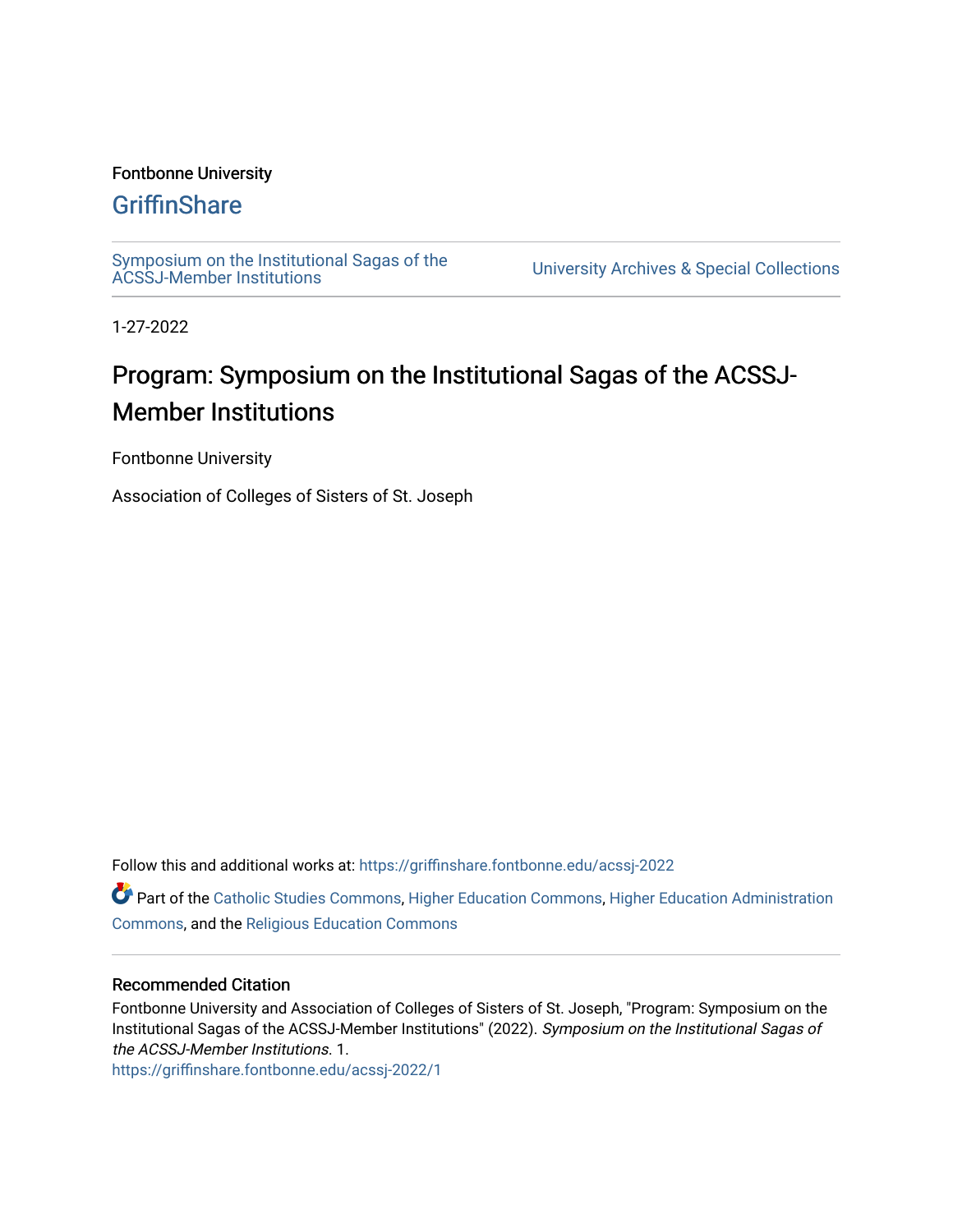#### **Program of the Symposium**

All times below are in Central Time

## **Thursday, January 27**

| 10:00 | Zoom meeting opens for informal meet and greet                                                                                                               |
|-------|--------------------------------------------------------------------------------------------------------------------------------------------------------------|
| 10:30 | Welcome and Introductions<br>Brian Matz, Symposium Convener<br>Nancy Blattner, President, Fontbonne University<br>Martha Malinski, Executive Director, ACSSJ |
| 10:45 | Paper #1: Fontbonne University (Brian Matz)                                                                                                                  |
| 11:25 | <b>Stretch Break</b>                                                                                                                                         |
| 11:30 | Paper #2: St. Catherine University (Jane Carroll)                                                                                                            |
| 12:20 | <b>Meal Break</b>                                                                                                                                            |
| 1:00  | Paper #3: Regis College (Joseph Draper)                                                                                                                      |
| 1:50  | <b>Break</b>                                                                                                                                                 |
| 2:00  | Paper #4: Chestnut Hill College (Mary Helen Kashuba, SSJ)                                                                                                    |
| 2:50  | <b>Break</b>                                                                                                                                                 |
| 3:00  | Paper #5: St. Joseph's College (Elizabeth Murphy)                                                                                                            |
| 4:00  | End of symposium for the day                                                                                                                                 |